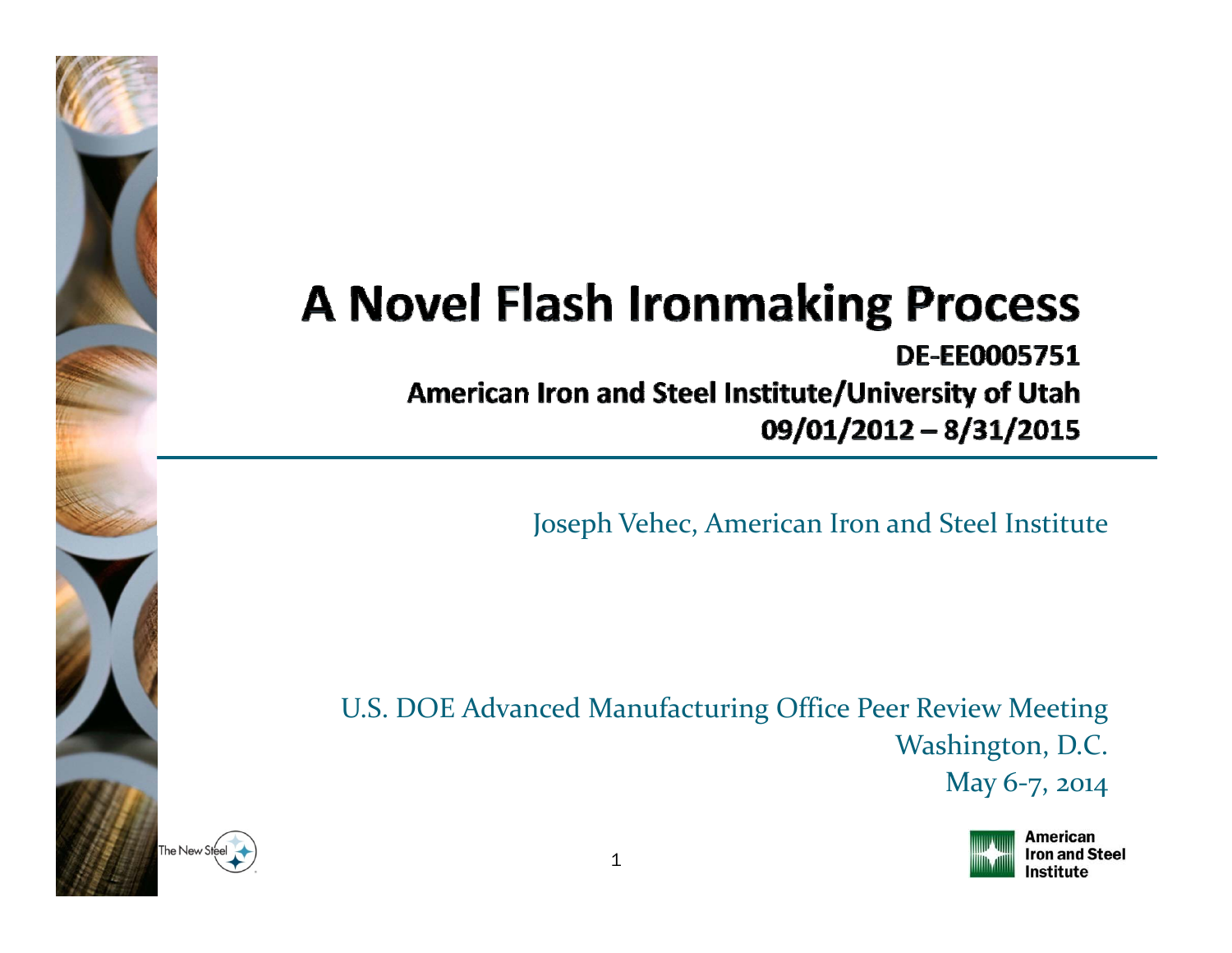# •

# Project Objective

- Develop <sup>a</sup> new ironmaking process w/ significant reduction in energy consumption and CO<sub>2</sub> generation
- Blast furnace requires pelletization and/or sintering of iron ore concentrate
- Consumes large amounts of energy and carbon  $\rightarrow$  CO<sub>2</sub> emissions
- Alternative ironmaking processes must have:
	- Large production capacities (e.g., <sup>∼</sup>1,000,000 tpy of iron)
	- Use the main raw material (i.e., iron ore) with minimal pretreatment



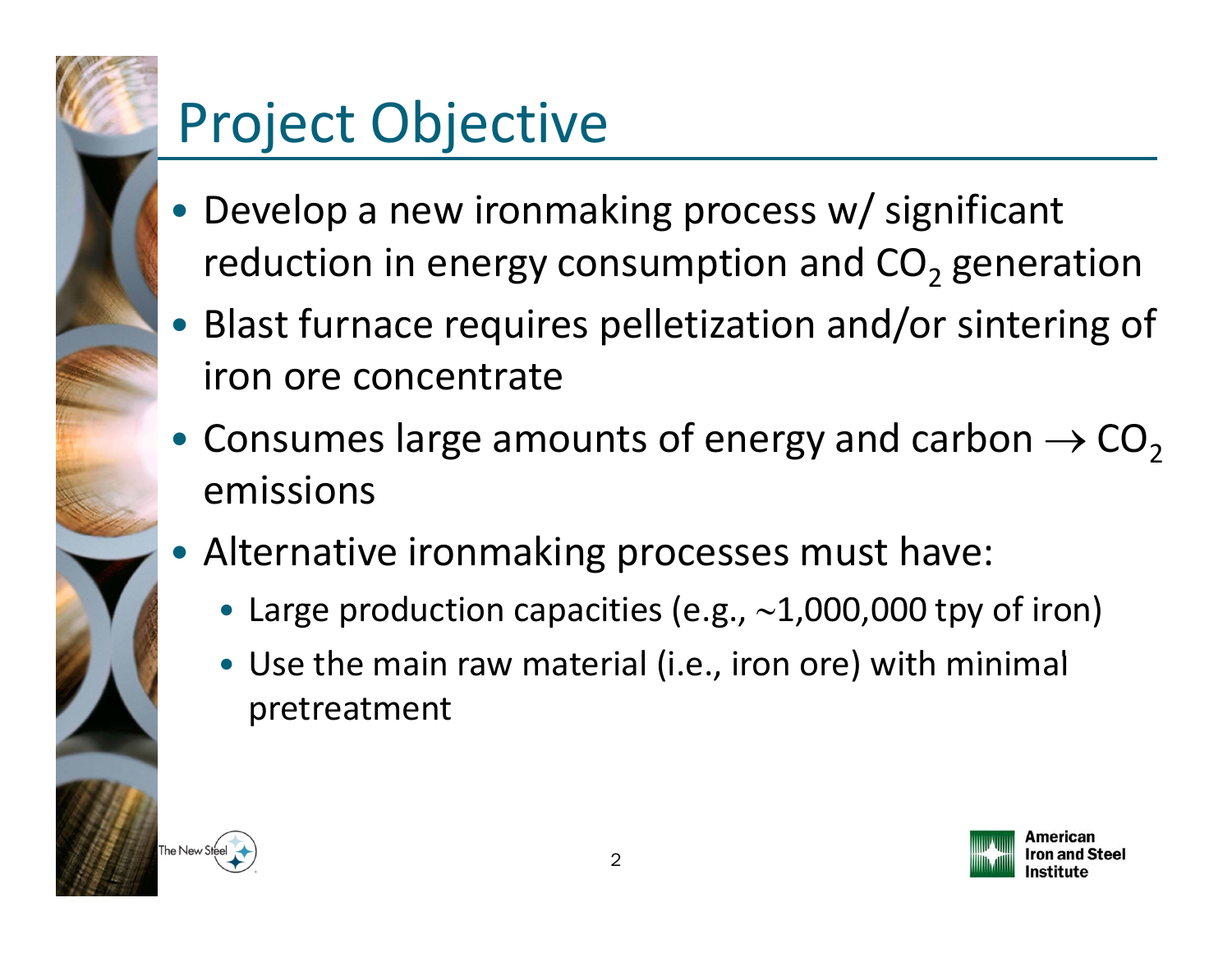# Technical Approach

#### **C i urrent practice**

- Blast furnace (BF) produces >90% iron for steelmaking
- •BF needs large capital investments
- $\bullet$  $\bullet~$  High energy consumption in raw materials preparation and CO<sub>2</sub> emissions
- •Use of special coals for cokemaking

### **New Approach – A Novel Flash Ironmaking Process**

- Direct use of iron concentrate (∼30 μm)
	- Bypass pelletizing and sintering
- • Use of inexpensive, abundant natural gas [or hydrogen, coal gas]
	- No cokemaking required
	- Lower energy consumption
	- Less  $\mathsf{CO}_2$  emissions
- •Rapid reaction rate and favorable Net Present Value (NPV)



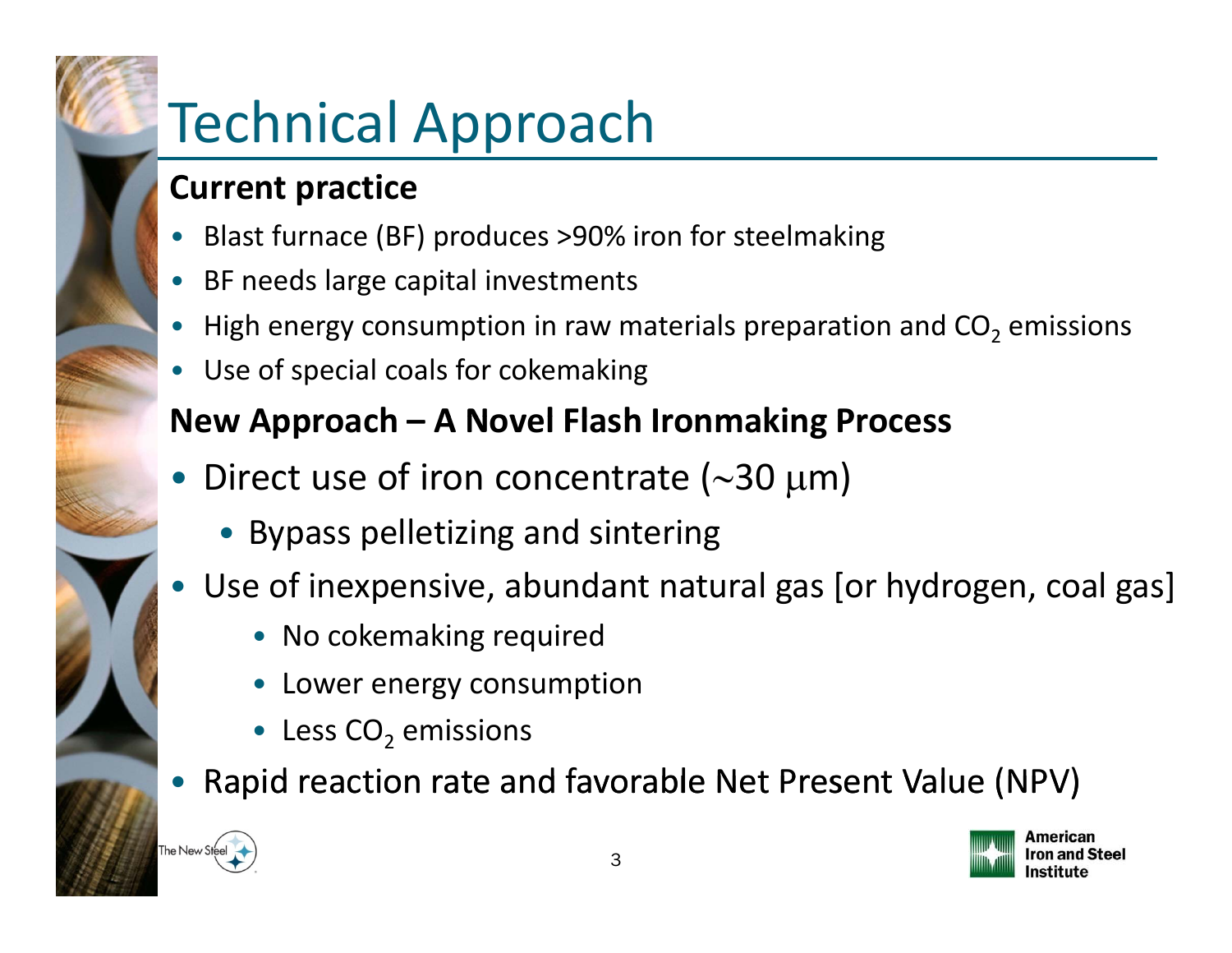

## Technical Approach

• Install, commission & conduct test on a newlarge bench reactor at the University of Utah



- • Multidisciplinary team:
	- American Iron and Steel Institute
		- ArcelorMittal USA
		- The Timken Company
		- United States Steel Corporation
	- $\bullet$ University of Utah (Lead Research Organization)
	- •Berry Metal Company (Bench reactor fabrication)



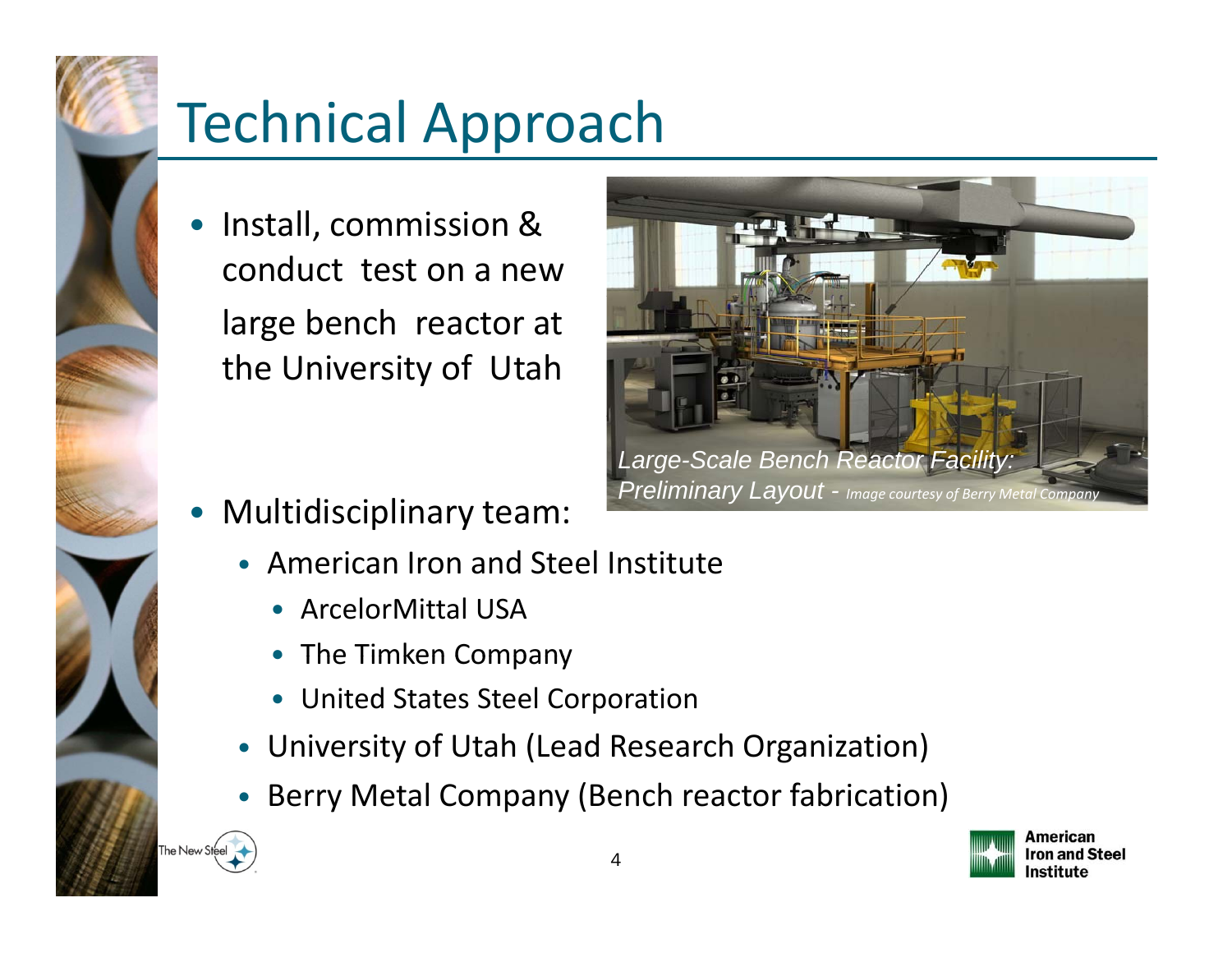# Transition and Deployment





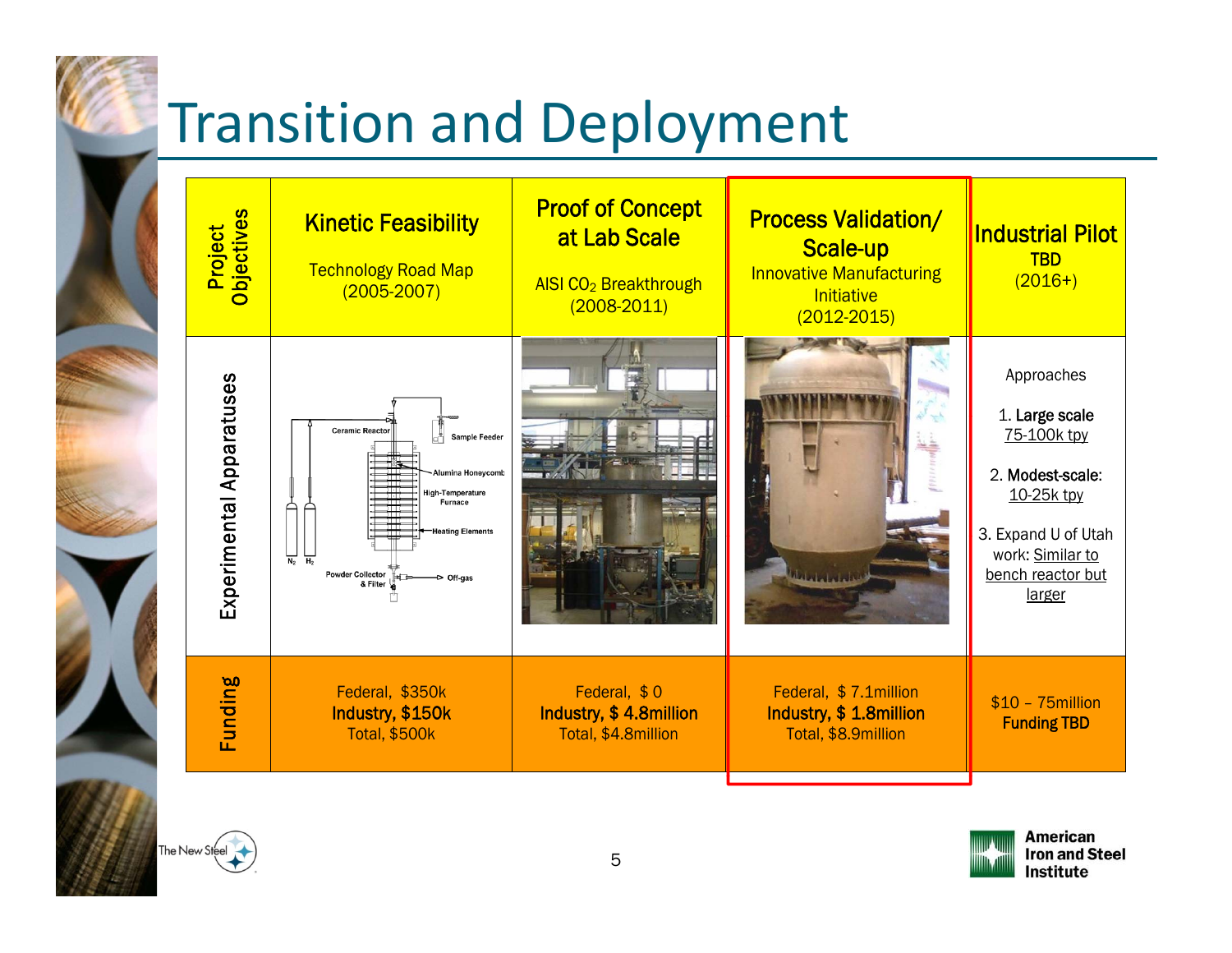# Transition and Deployment

- Benefits steel users and steel‐related industry
- U.S. Steel industry would be the end user
- To be used to produce iron as <sup>a</sup> raw material for steelmaking resulting in:
	- Direct use of iron ore concentrate
	- Low capital cost
	- Scalable to large capacities
	- Avoidance of cokemaking
- Commercialization through licensing & royalty
- Sustainable as <sup>a</sup> more energy efficient and green ironmaking step



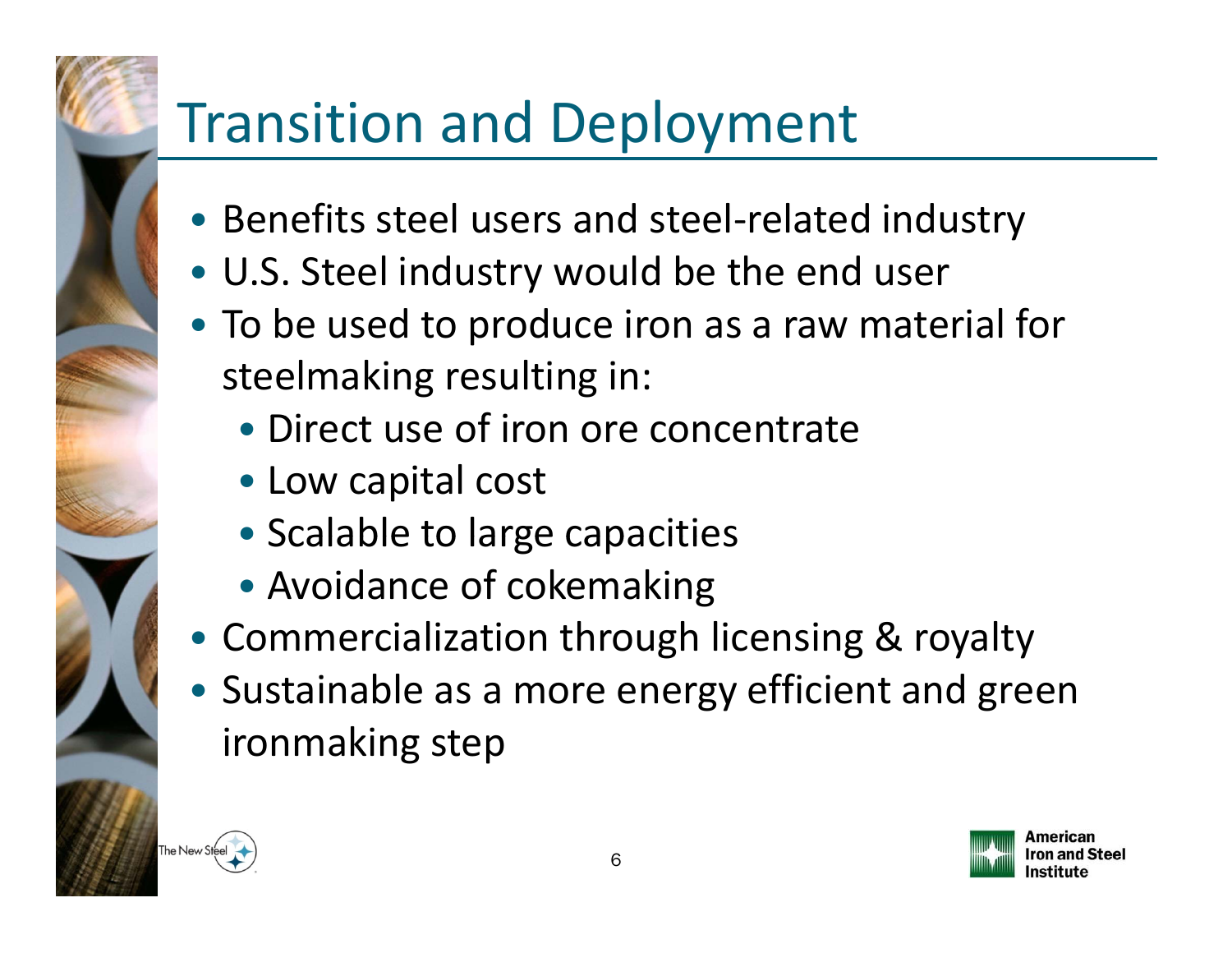# Measure of Success

- If successful, iron will be produced at a lower cost, using less energy, and emitting less CO<sub>2</sub>
- Potential energy savings: <sup>∼</sup>3 5. GJ/ton Fe vs. avg. BF
- $CO<sub>2</sub>$  emission: Less than 36% vs. avg. BF process

| <b>Metric</b>                                      | $H_2$ -based<br>process | <b>Reformerless</b><br>natural gas<br>process | <b>Blast</b><br><b>Furnace</b><br>process |
|----------------------------------------------------|-------------------------|-----------------------------------------------|-------------------------------------------|
| <b>Energy Requirement</b><br>(GJ/ton of hot metal) | 11.3                    | 14.5                                          | 18.0                                      |
| $CO2$ emission<br>(tons/ton of hot metal)          | 0.04                    | 1.02                                          | 1.60                                      |

•NPV for standard case (15 year period): \$401M (2010)/(1 M tpy) Natural gas cost: \$5/M (2010) BTU HHV ••



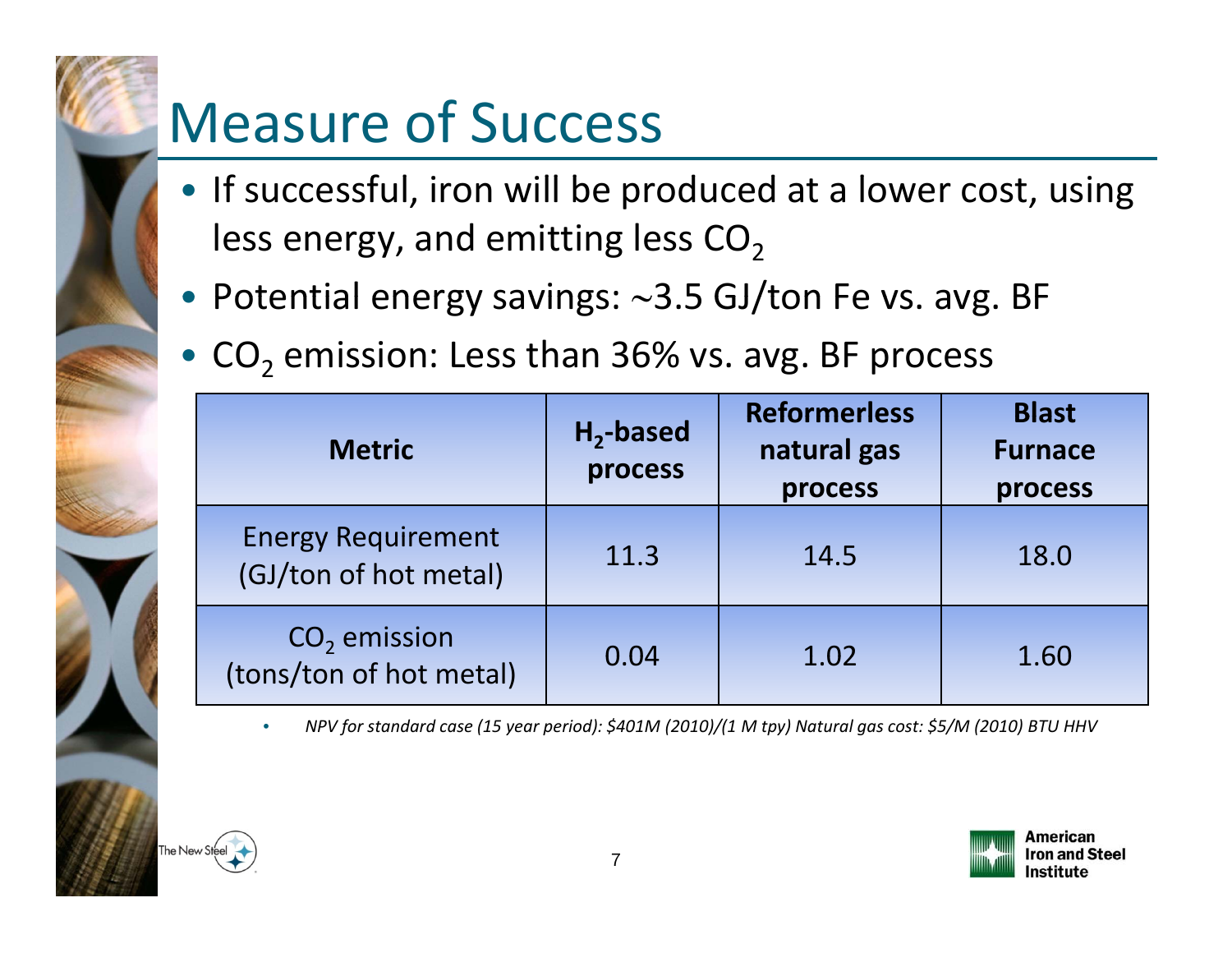# Project Management & Budget

| <b>Task</b>  | <b>Description</b>            | <b>Milestones</b>            |                 |             |
|--------------|-------------------------------|------------------------------|-----------------|-------------|
|              |                               | <b>Key Inputs</b>            | <b>Criteria</b> | <b>Date</b> |
| $\mathbf{I}$ | <b>Bench Scale Reactor</b>    | Go/No Go Decision #1:        |                 | 1/31/2015   |
|              | Installation                  | <b>Operating Temperature</b> | $1400^{\circ}C$ |             |
|              | Commissioning                 | Solid feed rate              | $>1$ kg/hr      |             |
|              |                               | Operation time               | $>6$ hr         |             |
| $\mathbf{z}$ | <b>Testing Program</b>        | Go/No Go Decision #2:        |                 | 7/31/15     |
|              | Existing lab flash reactor    | Metallization                | $95\%$          |             |
|              | Drop-tube reactor             | Min. amt. reducing gas       | 3.0x            |             |
|              | Bench reactor                 | Go/No Go Decision #3:        |                 | 1/31/16     |
|              | _ CFD model                   | Metallization                | $95\%$          |             |
|              |                               | Min. amt. reducing gas       | 1.5X            |             |
|              |                               | Milestone $#4$ :             |                 | 7/31/16     |
|              |                               | Metallization                | $95\%$          |             |
|              |                               | Solid feed rate              | $>5$ kg/hr      |             |
| 3            | Industrial pilot reactor      |                              |                 |             |
|              | Design                        |                              |                 |             |
|              | Cost estimate                 |                              |                 |             |
| 4            | <b>Program Administration</b> |                              |                 | 1/31/17     |
|              | <b>Total Project Budget</b>   |                              |                 |             |

\$1,780,000

| The New Steel |
|---------------|
|               |

**DOE Investment** | \$7,120,000

**Project Total** \$8,900,000

**Cost Share**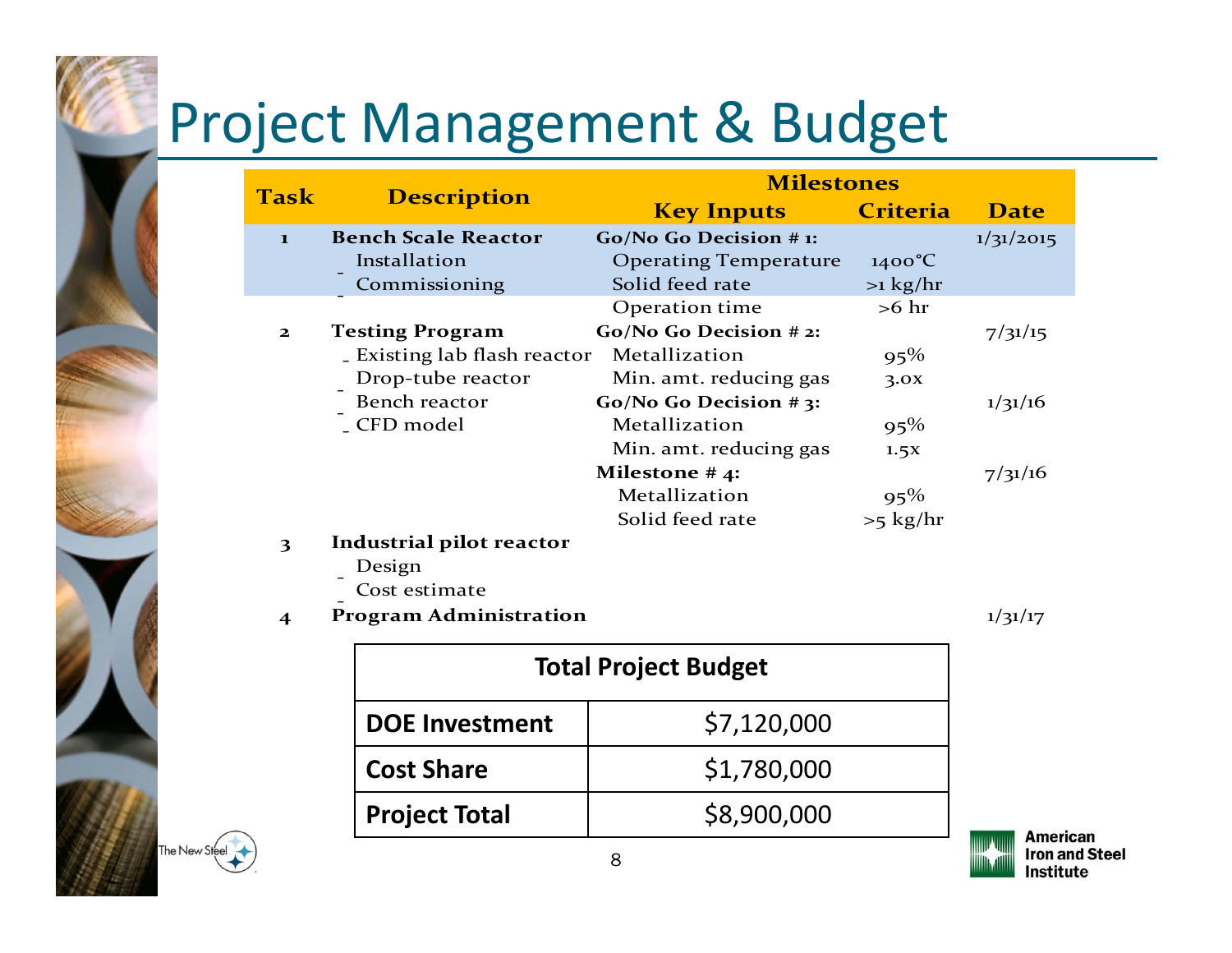# Results and Accomplishments

- Fabricated New bench reactor and ancillary equipment
- •Designed/fabricated main burner – key component
- Prepared site for bench reactor installation
- •Achieved 80‐95% metallization in existing lab reactor\* •Fuel/reductant: Hydrogen •[Natural gas tests are planned] •Reaction time: 4‐6 seconds •Temperature: <sup>∼</sup>1200°C •[less than 1300°C in bench reactor]



\*Different from New Bench Reactor with respect to the size and material of construction, which *limits the operating temperature. Solid feed rate is limited (~ 0.5 kg/hr).*